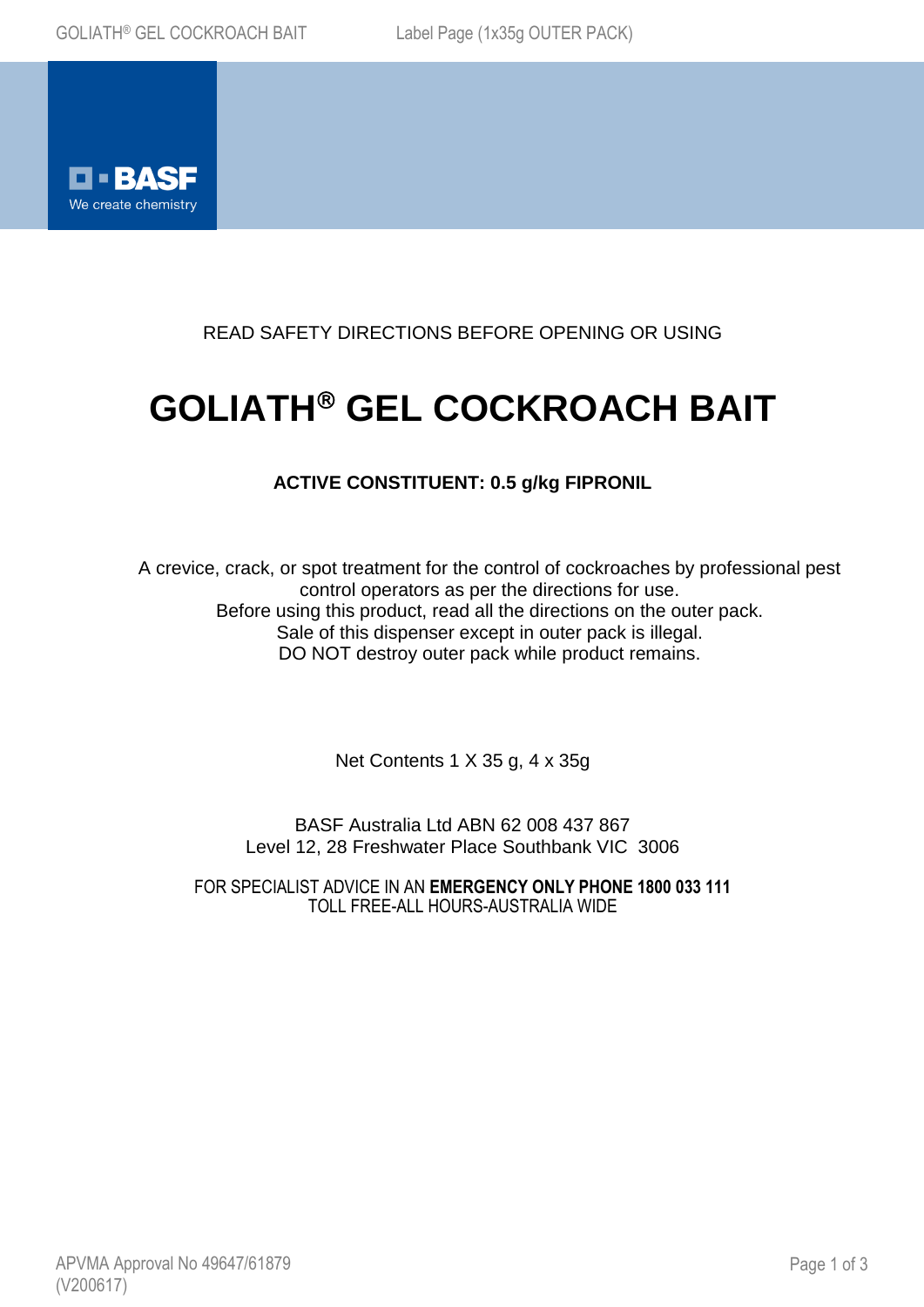

## **DIRECTIONS FOR USE:**

DO NOT place in areas that are routinely washed.

| <b>SITUATION</b>                | <b>PEST</b>             | <b>RATE</b>                                                  | <b>CRITICAL COMMENTS</b>                               |
|---------------------------------|-------------------------|--------------------------------------------------------------|--------------------------------------------------------|
| Domestic, Commercial and        | German and other common |                                                              | Apply 1-3 spots per $m^2$ . Gel placement should be at |
| <b>Public Service Buildings</b> | cockroaches.            | Recommended spot size is or near areas                       | where                                                  |
|                                 |                         |                                                              | 0.03-0.06 g. Increase the   cockroaches gather, such   |
|                                 |                         | number of spots (up to 3) $\vert$ as in cracks and crevices. |                                                        |
|                                 |                         | and spot size depending                                      |                                                        |
|                                 |                         | upon severity of infestation                                 |                                                        |
|                                 |                         | and species present.                                         |                                                        |

NOT TO BE USED FOR ANY PURPOSE, OR IN ANY MANNER, CONTRARY TO THIS LABEL UNLESS AUTHORISED UNDER APPROPRIATE LEGISLATION.

## **GENERAL INSTRUCTIONS**

To apply the gel, remove the cap on the nozzle and touch the tip to the surface to be treated and depress plunger slightly. Recap the dispenser after treatment is completed and return cartridge to the outer pack. Re-apply according to remaining level of infestation, when bait is no longer visibly present. A visual inspection of gel placements is recommended one month after initial treatment.

## **PROTECTION OF LIVESTOCK, WILDLIFE, AND OTHERS**

DO NOT contaminate streams, rivers or waterways with the chemical or used containers. DO NOT apply this product in any areas easily accessible to children or animals.

## **STORAGE AND DISPOSAL**

Store in the closed, original container in a cool, well ventilated locked place out of the reach of children. Do NOT store in direct sunlight. Dispose of empty container by wrapping in paper, placing in plastic bag and putting in the garbage.

## **FIRST AID**

If poisoning occurs, contact a doctor or Poisons Information Centre. Telephone 131126 Australia-wide.

## **SAFETY DIRECTIONS**

May irritate the eyes and skin. Avoid contact with eyes and skin. Wash hands after use.

## **SAFETY DATA SHEET**

Additional information is listed in the Safety Data Sheet available from your supplier.

## **CONDITIONS OF SALE**

All conditions and warranties rights and remedies implied by law or arising in contract or tort whether due to the negligence of BASF Australia Ltd ABN 62008437867 or otherwise are hereby expressly excluded so far as the same may legally be done provided however that any rights of the Buyer pursuant to non-excludable conditions or warranties of the Competition and Consumer Act 2010 or any relevant legislation of any State are expressly preserved but the liability of BASF Australia Ltd or any intermediate Seller pursuant thereto shall be limited if so permitted by the said legislation to the replacement of the goods sold or the supply of equivalent goods and all liability for indirect or consequential loss or damage of whatsoever nature is expressly excluded. This product must be used or applied strictly in accordance with the instructions appearing hereon. This product is solely sold for use in Australia and must not be exported without the prior written consent of BASF Australia Ltd.

FOR SPECIALIST ADVICE IN AN EMERGENCY ONLY PHONE 1800 803 440 TOLL FREE-ALL HOURS-AUSTRALIA **WIDE** 

APVMA Approval No: 49647/61879 **Batch Number: Date of Manufacture:** Website: www.pestcontrol.basf.com.au